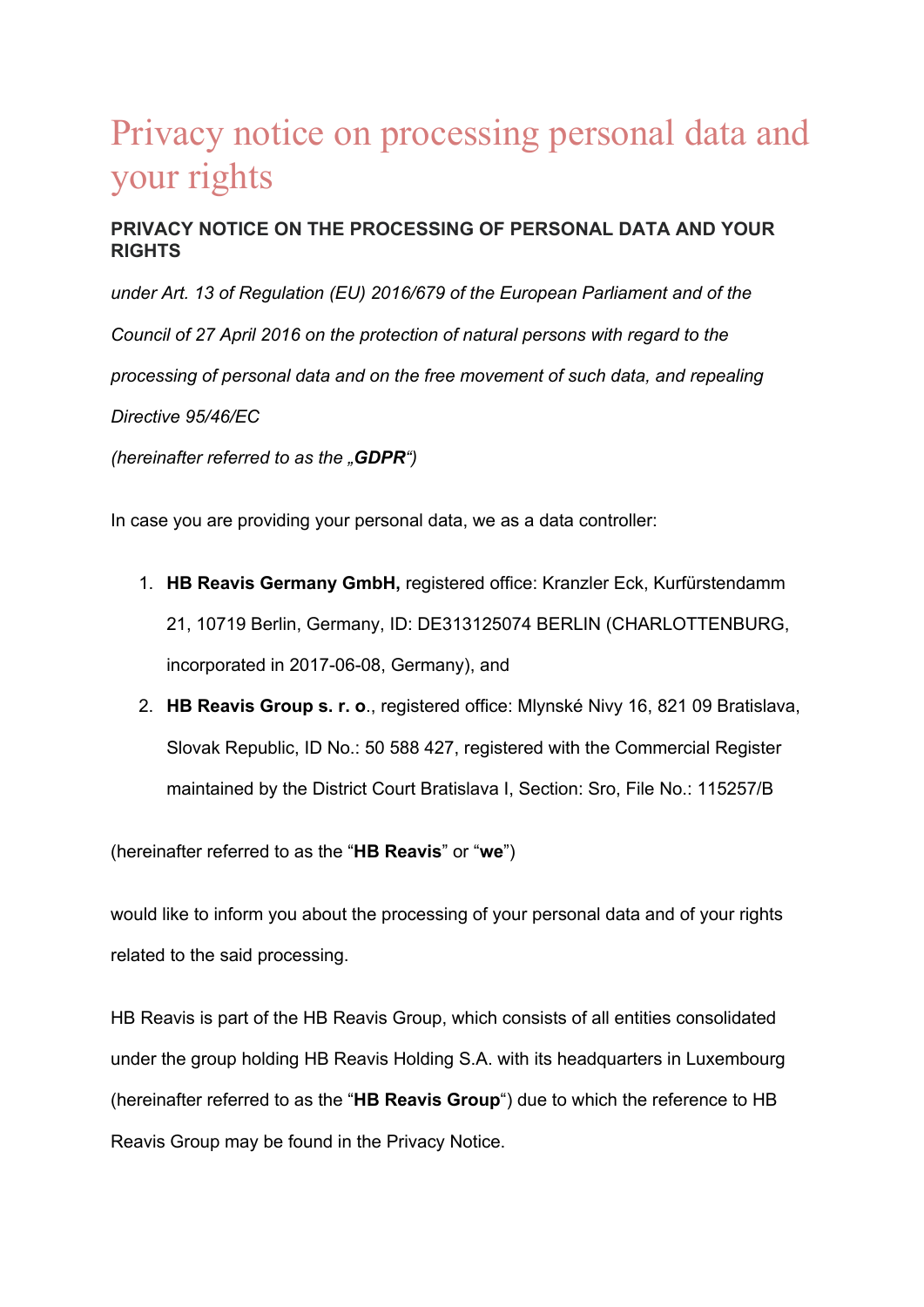# **What is our purpose and legitimate interests for the processing of your personal data?**

- 1. Selection of potential employees.
- 2. Mutual communication.
- 3. Protection of property and safety of the employees and visitors.
- 4. Promotion of our events.
- 5. Sending of reminders.
- 6. Administration of complaints.

# **Description of our purpose and legitimate interests:**

- 1. In case of vacant position at HB Reavis, we look for the best fit to fill in this vacancy. When doing that, we collect the CVs from the applicants directly or from the third persons recommending the potential applicant. After reviewing the CVs of the applicants, we invite them for personal interviews after which we send the follow-up information. In case there is no vacant position at the time or if the applicant has not been successful at the particular job opening, we may, upon consent, store the CVs of these persons to contact them in the future regarding the job opening.
- 2. Our philosophy is to be open and transparent at all times. This includes being open to communication from any person interested in HB Reavis. To fulfill this goal, we created several types of contact forms which can be used to contact us. Additionally, we have also published emails of particular employees working for us, so you can contact them at any time with any question related to our building and business you may have. However, to ensure such effective, flawless and clear communication, we process some of your personal data.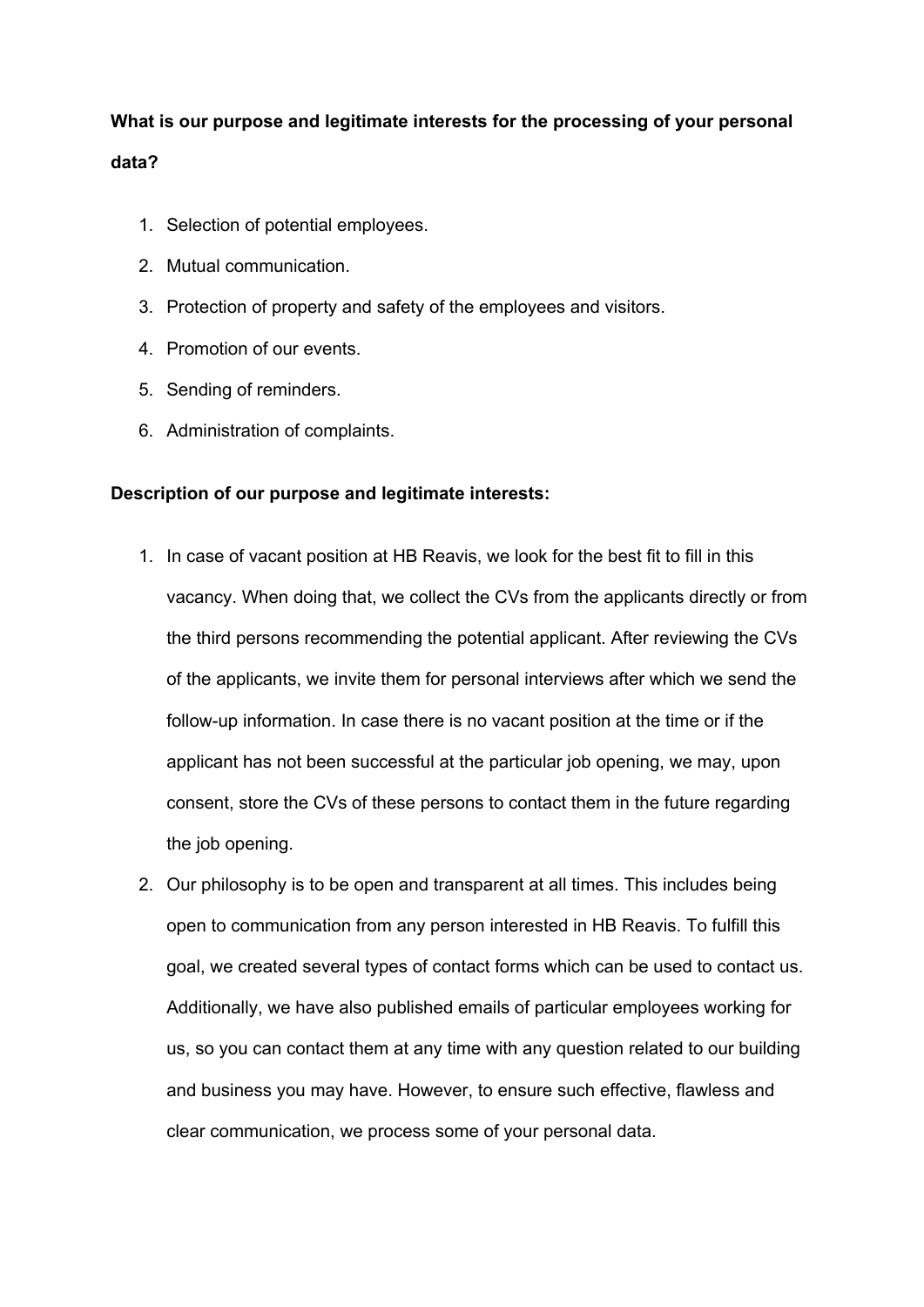- 3. Protection of our buildings and safety of people using our buildings are the key element and number one priority in our business activity. Being able to ensure the proper level of protection and safety, we installed video monitoring system (CCTV). When entering the buildings or are near of them, the CCTV might record you. Additionally, we also verify the identity and register all third persons (i.e. other than tenants and their employees) accessing our buildings at the reception desk by checking their ID card or at the entrance to the garage by scanning the license plate of the vehicle and taking its and the person's photograph. Moreover, when entering the building using the tenant access card, we process the time and place of the entry.
- 4. Furthermore, we may process your personal data by taking the photographs and audio-visual recordings, which are used for the purpose and legitimate interests of promotion of our events and services and to help us improve our brand and goodwill by providing you with our newsletters and follow-up marketing materials related to our events and publishing the photographs (where you can appear) and audio-visual recordings on our social media profiles such as YouTube, LinkedIn, Facebook, Twitter and Instagram and via other channels such as our websites
- 5. We also process your personal data for the purpose of sending reminders related to unsend webpage forms. Whenever you start filling out any webpage form published on our website, we automatically process the personal data you fill in. In some cases, you might forget to send the form, therefore we use the automatically saved personal data to remind you to finish filling out the form or to send the filled-out form.
- 6. In elevators and at the entrance to the garage, there is a possibility to call us directly via the installed voice connectors. When connecting to us via the voice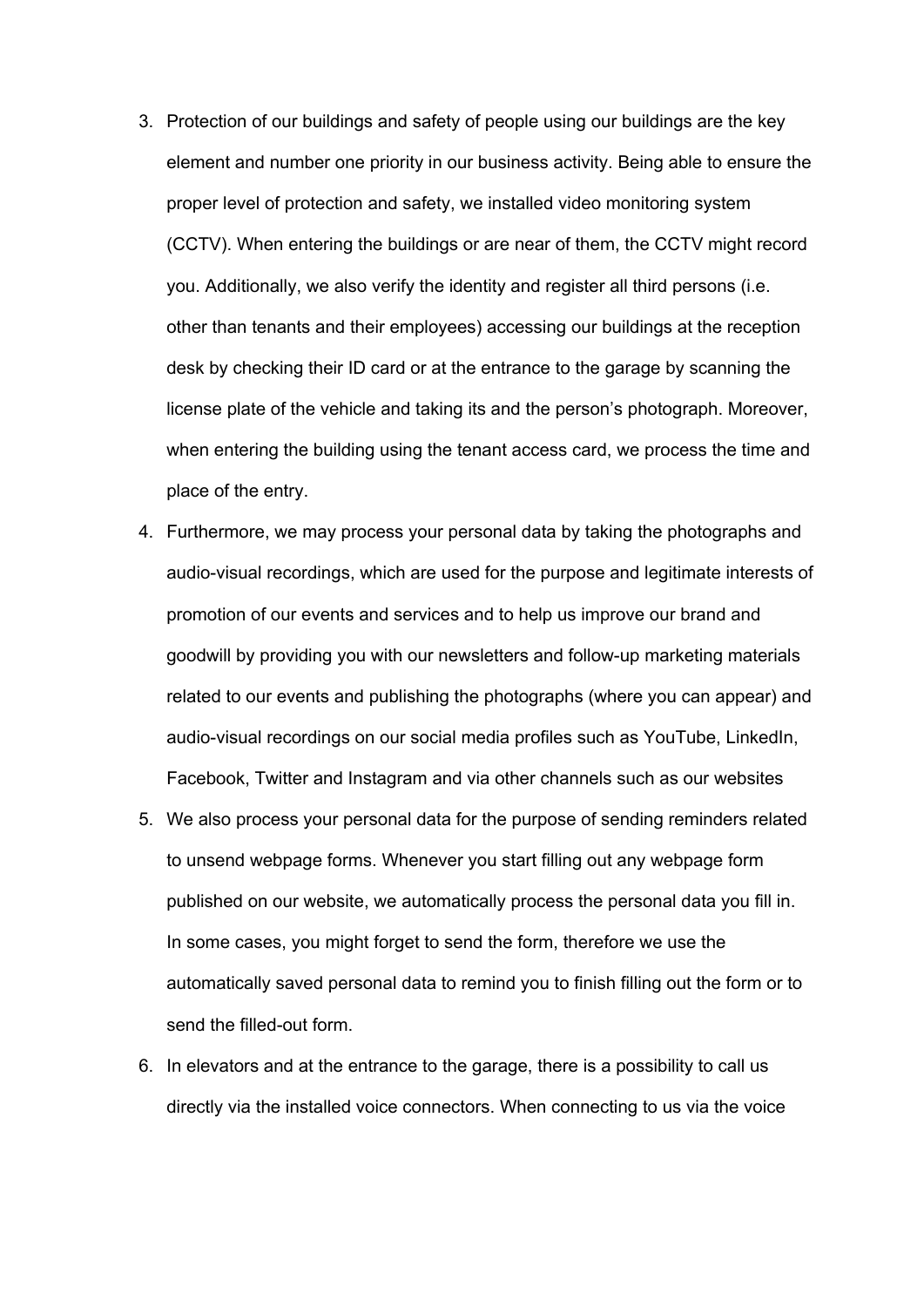connectors, we record the call as we might use for the future administration of complaint.

# **What is our legal basis for the processing of your personal data?**

- 1. If you send us your CV regarding the specific vacant position, we process your personal data on the basis of the performance of a contractual relationship and your request prior to entering into a contract under Article 6 (1) (b) of GDPR (in case of failure to provide us with the personal data, we cannot enter into a contract with you). If you want us to keep your CV after the recruitment process or without applying for any particular position, we process your personal data on the basis of a consent under Article 6 (1) (a) of GDPR.
- 2. If you contact us or any particular employee via e-mail or web-based form, we process your personal data on the basis of legitimate interests under Article 6 (1) (f) of GDPR.
- 3. We process your personal data on the basis of the legitimate interests under Article 6 (1) (f) of GDPR for the protection of our rights and interests and for ensuring security in our premises.
- 4. In case of promoting our events and services provided by us, we process your personal data on the basis of the legitimate interests under Article 6 (1) (f) of GDPR.
- 5. We process your personal data on the basis of legitimate interests under Article 6 (1) (f) of GDPR to send you reminders related to unsend webpage forms.
- 6. We process your personal data on the basis of the legitimate interests under Article 6 (1) (f) of GDPR for administration of claims.

# **What kind of personal data do we process?**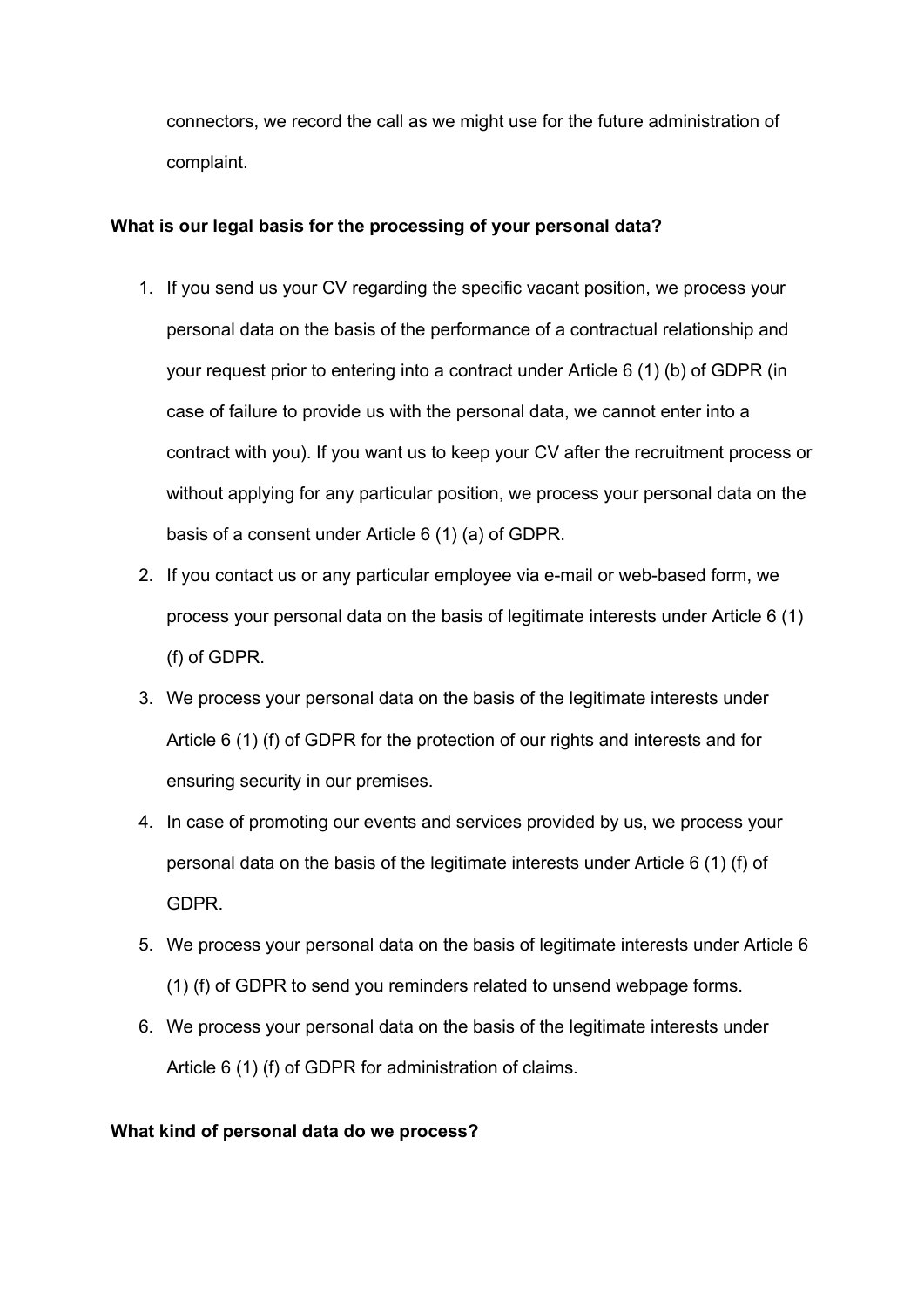- 1. Personal data included in the CV (such as name, surname, date of birth, address, e-mail, phone number etc.).
- 2. Name, surname, e-mail address and phone number.
- 3. Audio-visual image of yourself, photograph and license plate of the vehicle, name and surname upon checking an ID card and time and place of entry when using the access card.
- 4. Photograph or/and audio-visual image of yourself.
- 5. Personal data requested by the particular webpage form (such as name, surname, e-mail, phone number etc.).
- 6. Voice recording.

### **How long do we store your personal data?**

- 1. In case of applying for particular vacant position, we store your personal data until the end of the recruitment process. If you give us your consent to store your CV for future vacant positions, we store it for 2 years.
- 2. If you contact us or any employee via e-mail or web-based form, we store your personal data until you unsubscribe from our contact database.
- 3. We store your personal data for 15 days.
- 4. We store your personal data during the time strictly necessary to achieve the given purpose.
- 5. We store your personal data for 30 days.
- 6. We store your personal data for 15 days.

As soon as we no longer need your personal data for the processing purposes for which the personal data have been collected, we will delete them unless the statute-barred period applies. Certain details and correspondence may be retained until the time limit for claims, in respect of the pre-contractual or contractual relationship, has expired or in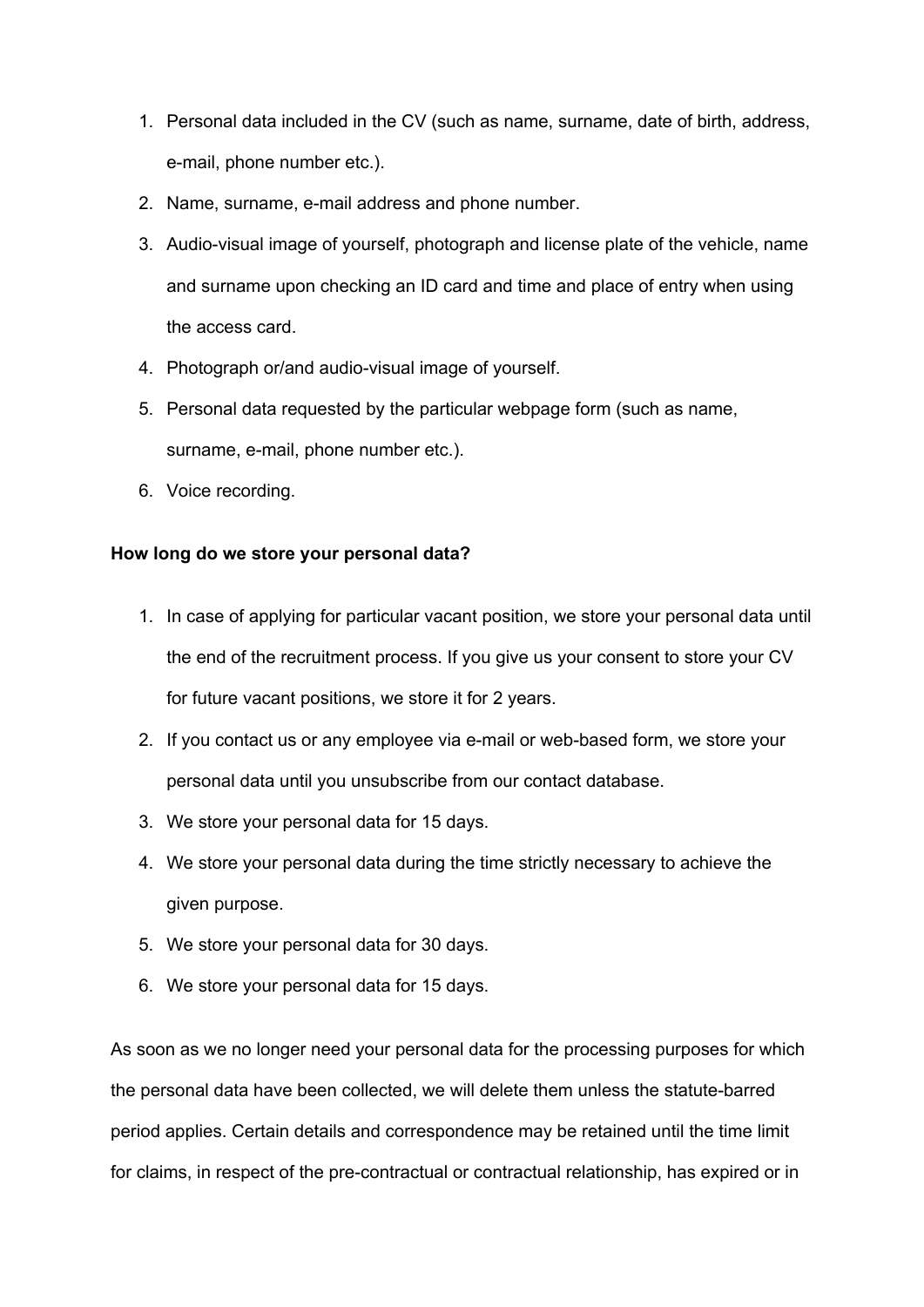order to comply with regulatory requirements regarding the retention of such personal data.

#### **With whom do we share your personal data?**

We may share your personal data within the companies in HB Reavis Group or with our business partners with which we have conducted an agreement as they are in position of processors, controllers or joint-controllers. We also may be obliged to provide your personal data to public authorities, in particular courts and law enforcement agencies (police and prosecutors) only to the extent necessary and within the limits of the law.

#### **From whom do we get the personal data?**

We get personal data from you.

#### **Do we use automated individual decision-making?**

No, we do not use automated individual decision-making.

#### **Do we transfer your personal data to third countries?**

Your personal data are processed within the territory of the Slovak Republic, Germany and other states of the European Union. Your personal data can be processed by a country outside of European Union if this third country has been confirmed by the European Commission as a country with adequate level of data protection or if other appropriate data protection safeguards exist (for example, binding corporate privacy rules or EU standard data protection clauses).

#### **Other information:**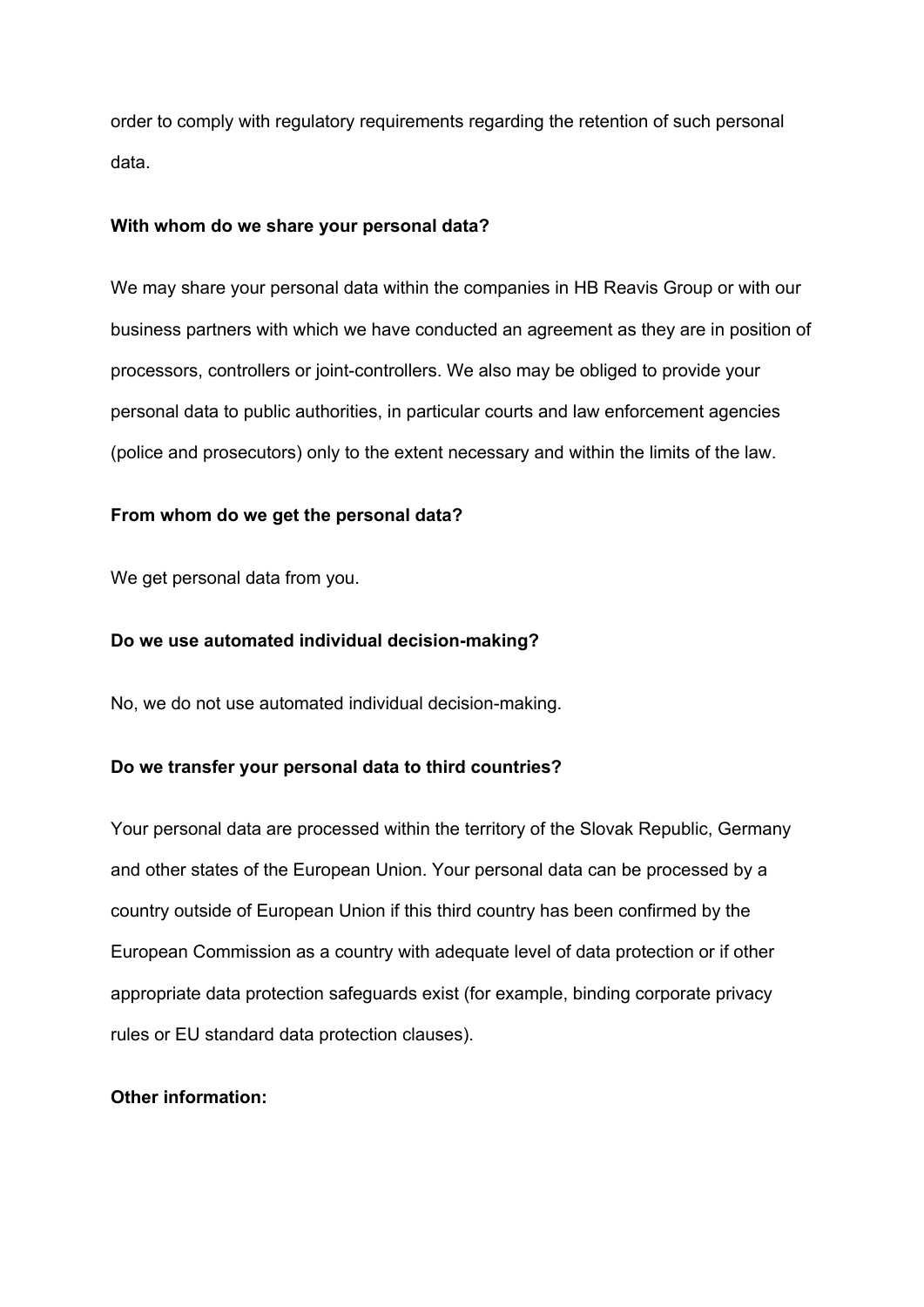Personal data may also, in justified cases, be subject to use (processing) for the purpose of dealing with legal matters, including the performance of public authority obligations and monitoring for possible legal protection. Personal data may also be archived for a given public interest, as well as for scientific, historical or statistical research.

# **What are your rights?**

Your rights as a data subject are stated below. Please note that the exact conditions to exercise these rights are set out in detail in Chapter III of GDPR, while in a particular circumstance not all rights may be exercised. You have following rights:

- Access to personal data we process about you
- Rectification of incorrect or inaccurate personal data and add incomplete personal data
- Restriction, i.e. blocking of processing of your personal data
- The deletion of personal data in case the purpose absence or unauthorized data processing
- Submission of an objection to the processing of personal data if you believe that our data processing is not justified
- Be excluded from automated decision-making
- Listing of personal data in a structured and machine-readable format or for another controller
- Revocation of consent to the processing of personal data
- To lodge a complaint with the supervisory authority

# **How can you exercise your rights?**

Electronically: dataprivacy@hbreavis.com